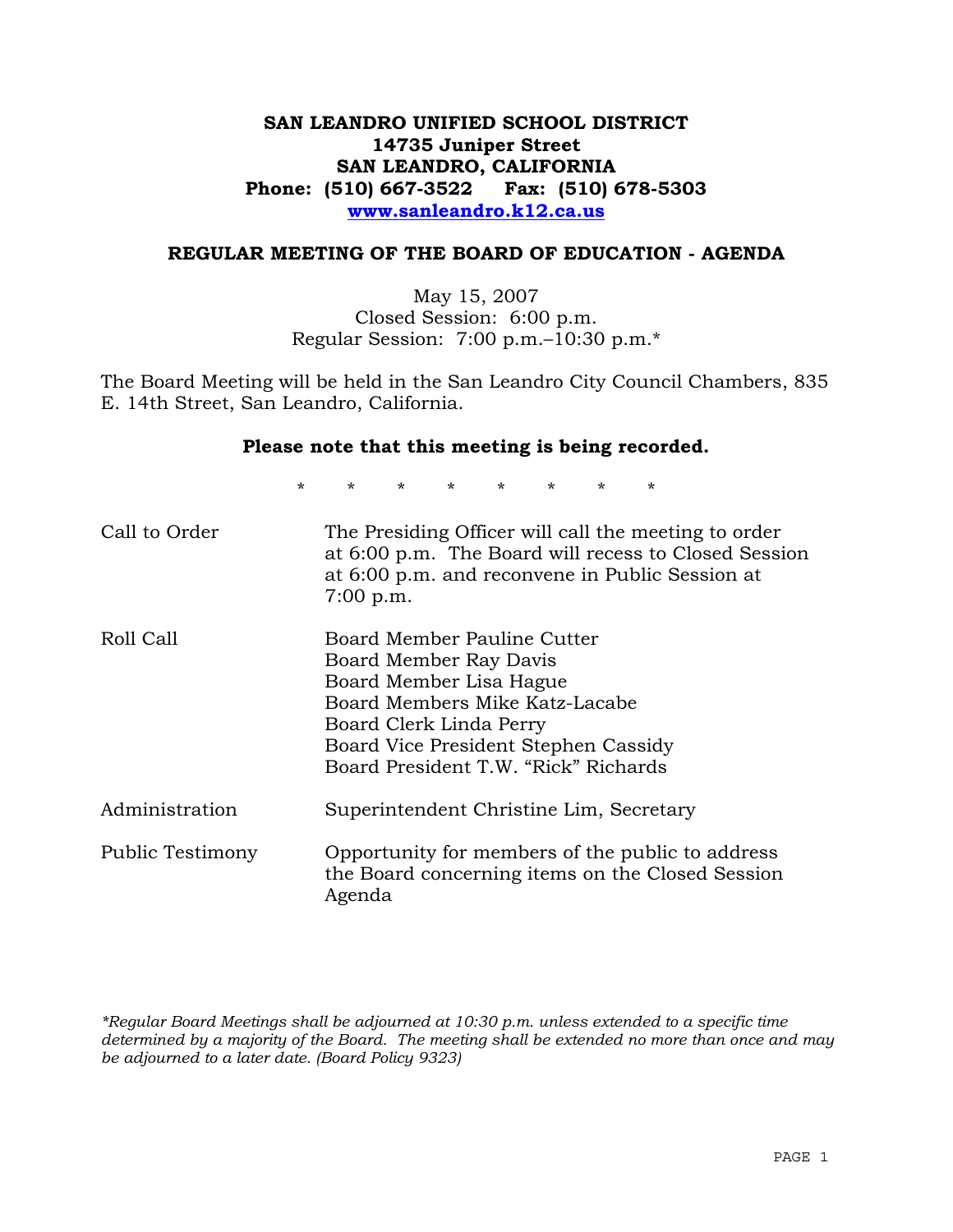Prior to the Public Session, the Board will meet in Closed Session pursuant to Education Code Sections 35146 and 48918(c), and Government Code Sections 54957, 54957.6, 54956.9(b), and 54956.9.

- a) Student Expulsions
- b) Public Employee Discipline/Dismissal/Release
- c) Conference with Labor Negotiator
- d) Conference with Legal Counsel Anticipated Litigation Significant exposure to litigation pursuant to Government Code 54956.9(b)
- e) Public Employee Appointment Title: Principal, Roosevelt Elementary
- f) Conference with Real Property Negotiator Property(ies) GC 54956.8
- g) Conference with Legal Counsel Existing Litigation [2 cases]

| Report Closed<br><b>Session Action</b> | Motion __________ Second __________ Vote ________ |                                                                                                                                                                                                                                                                                                                                                                                                                                                                                                                                            |
|----------------------------------------|---------------------------------------------------|--------------------------------------------------------------------------------------------------------------------------------------------------------------------------------------------------------------------------------------------------------------------------------------------------------------------------------------------------------------------------------------------------------------------------------------------------------------------------------------------------------------------------------------------|
| Pledge of Allegiance                   |                                                   |                                                                                                                                                                                                                                                                                                                                                                                                                                                                                                                                            |
| Approve Agenda                         | Motion __________ Second __________ Vote ________ | Approve the Regular Meeting Agenda of May 15, 2007                                                                                                                                                                                                                                                                                                                                                                                                                                                                                         |
| Legal Statement                        |                                                   | Members of the audience who wish to address the<br>Board are asked to complete the yellow card available at<br>the entrance and submit it to the Board's Administrative<br>Assistant. Speakers who have completed the card will be<br>called when the item is reached on the agenda or, for<br>non-agenda items, during the Public Testimony. Cards<br>are to be turned in before the item is reached on the<br>agenda. Please note that this meeting is being recorded.                                                                   |
|                                        | 54954.2(a)                                        | State law prohibits the Board of Education from taking<br>any action on or discussing items that are not on the<br>posted agenda except to A) briefly respond to statements<br>made or questions posed by the public in attendance; B)<br>ask questions for clarification; C) provide a reference to a<br>staff member or other resource for factual information in<br>response to the inquiry; or D) ask a staff member to<br>report back on the matter at the next meeting and/or put<br>it on a future agenda. (Government Code Section |
| <b>REPORTS</b>                         |                                                   | Parks & Recreation Commission Report: Juan<br>Manuel Martinez, San Leandro Unified School                                                                                                                                                                                                                                                                                                                                                                                                                                                  |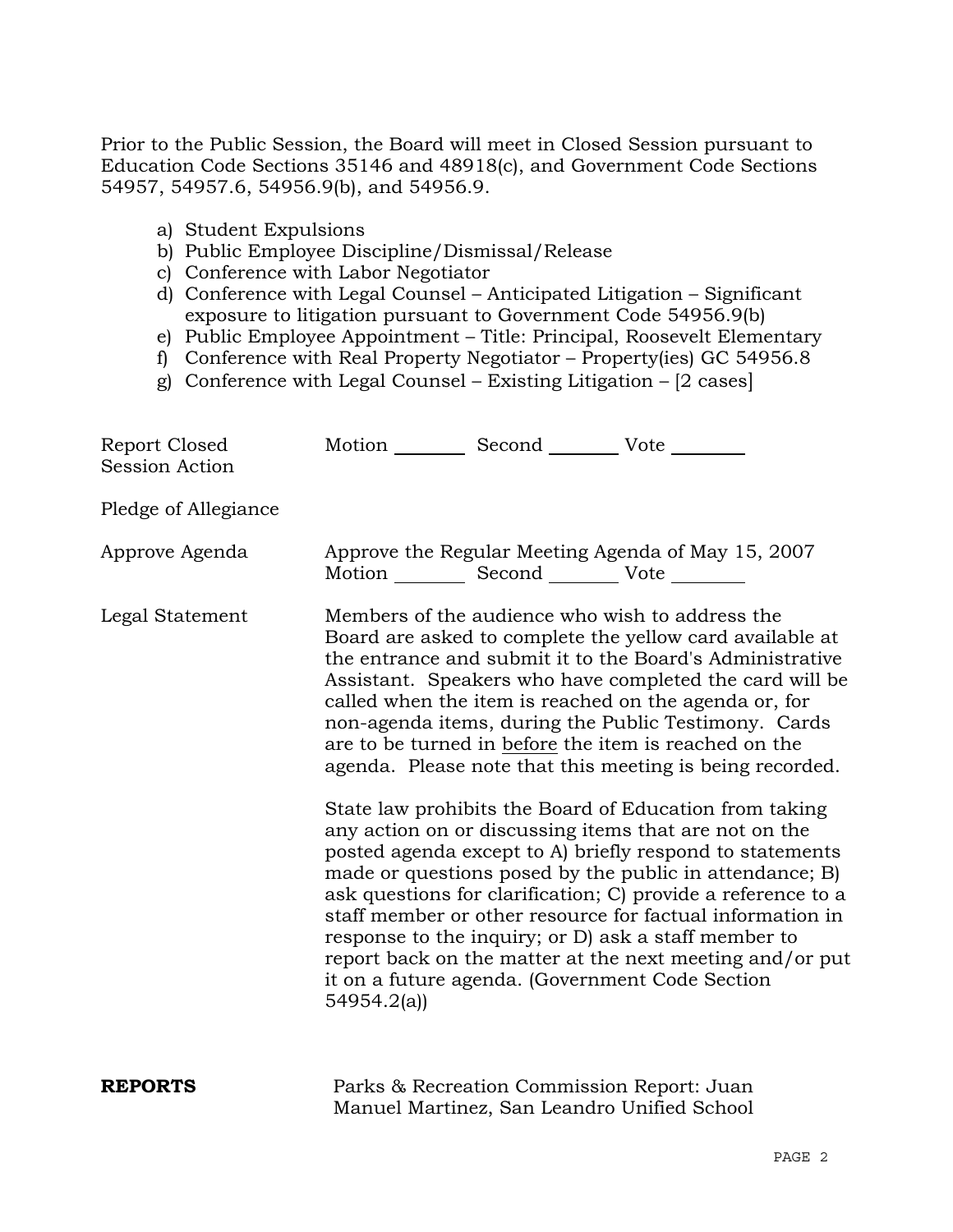## **PRESENTATIONS**

\* Conceptual Design Team Presentation In an effort to seek broad-based community and employee input regarding significant Measure B projects, the Board of Education established the following five Conceptual Design Teams: PGE Parking Lot, 9th Grade Campus, Arts Education Center, Career Technical Education, and Library Expansion. The conceptual design teams have been meeting since March. The leads and co-leads for each team will provide the Board with highlights of the work that has been accomplished thus far by each team. The presentation will include: number of meetings, content covered at the meetings, progress being made, and some of the challenges the teams are addressing. The presentation will also include next steps for each team as well as future meeting dates.

Student Representatives' Reports

**REPORTS 8 p.m. Time Specific** 

## **PUBLIC TESTIMONY ON NON-AGENDA ITEMS**

**REPORTS** Correspondence Superintendent's Report Board Committee Reports

- Curriculum
- Facilities/Technology
- Finance
- Policy

Board Representatives' Reports

- Eden Area Regional Occupational Program
- Mid-Alameda County Special Education Local Plan Area
- San Leandro Chamber of Commerce Community Partners Committee

## **CONSENT ITEMS**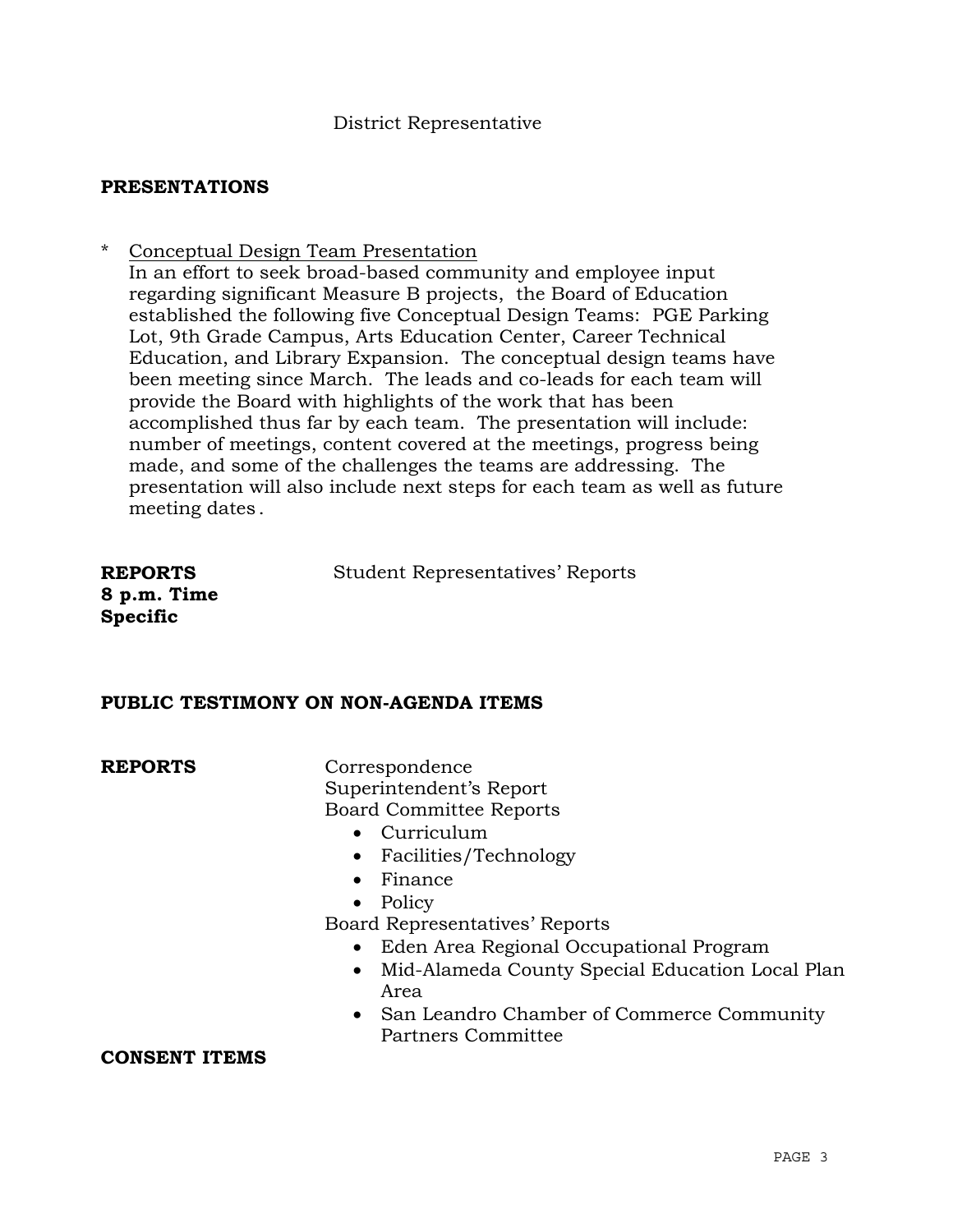These items are considered routine and may be enacted by a single motion. At the request of any member of the Board, any item on the consent agenda shall be removed and given individual consideration for action as a regular agenda item.

General Services

| $1.1 - C$<br>Approval of Board<br>Minutes – April 17,<br>2007                                                      | <b>Staff Recommendation:</b><br>Approve the minutes of the regular Board meeting<br>held on April 17, 2007.<br>Motion _________ Second _________ Vote _______          |
|--------------------------------------------------------------------------------------------------------------------|------------------------------------------------------------------------------------------------------------------------------------------------------------------------|
| $1.2-C$<br>Approval of Board<br>Minutes $-$ May 1, 2007                                                            | Staff Recommendation:<br>Approve the minutes of the regular Board meeting<br>held on May 1, 2007.                                                                      |
|                                                                                                                    | Motion Second Vote ______                                                                                                                                              |
| Human Resources                                                                                                    |                                                                                                                                                                        |
| $2.1-C$<br>Acceptance of<br>Personnel Report                                                                       | Staff Recommendation:<br>Accept Personnel Report as submitted.                                                                                                         |
|                                                                                                                    | Motion Second Vote                                                                                                                                                     |
| $2.2 - C$<br>Renewal of Student<br><b>Teaching Agreements</b>                                                      | Staff Recommendation:<br>Approve the renewal of the Student Teaching<br>Agreements between the District and Chapman<br>University College.                             |
|                                                                                                                    | Motion _________ Second _________ Vote _______                                                                                                                         |
| $2.3 - C$<br><b>Certificated District</b><br>Intern to Receive<br>Professional Clear<br><b>Teaching Credential</b> | Staff Recommendation:<br>Approve to recommend one candidate for a<br>Professional Clear Teaching Credential pursuant<br>to Education Code 44328.<br>Motion Second Vote |

Educational Services

3.1-C Acceptance of

Staff Recommendation: Approve the acceptance of gifts to the District as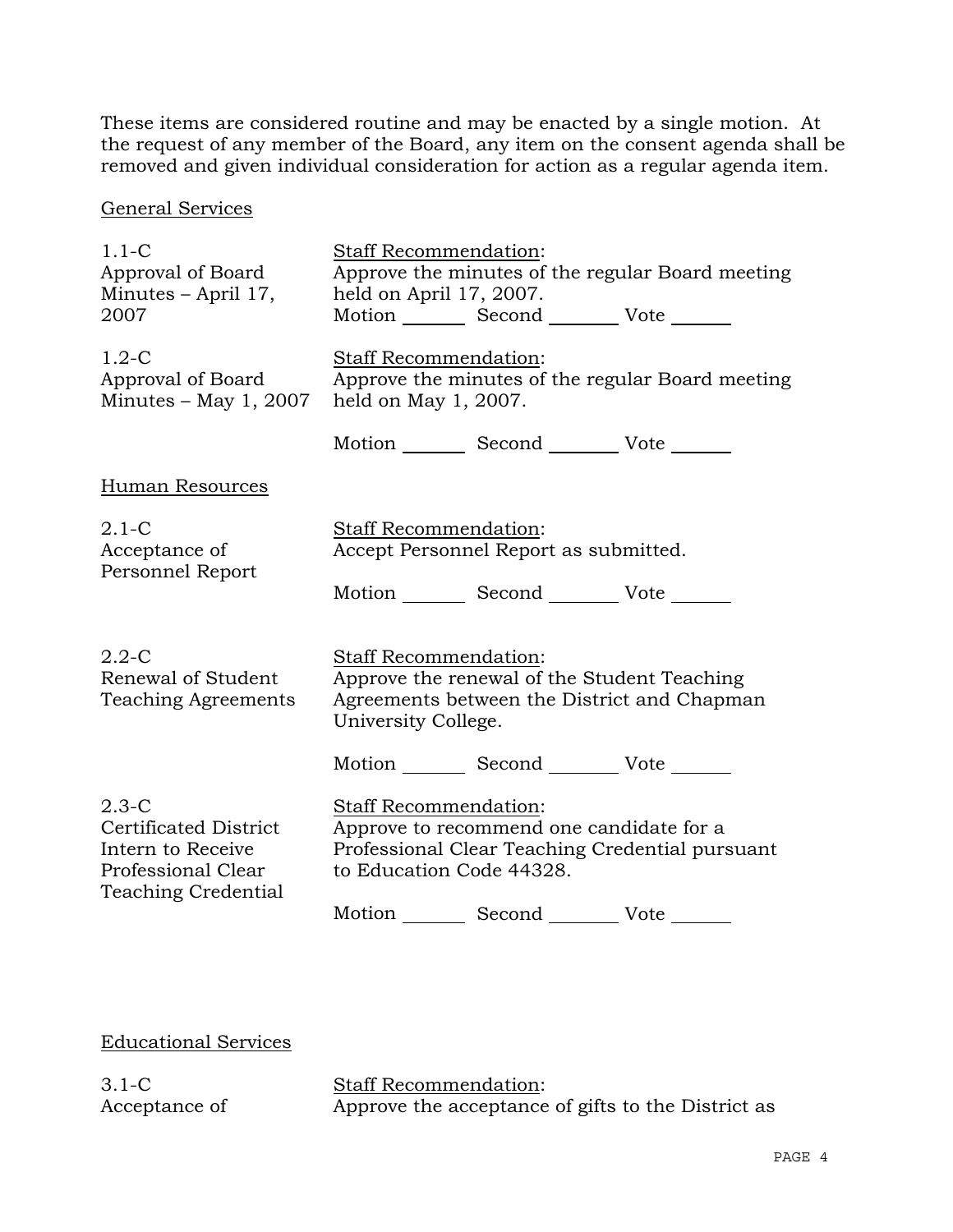| Donations                                                                                                                                                                                | follows:                                                                                        |  |                                                                                                      |
|------------------------------------------------------------------------------------------------------------------------------------------------------------------------------------------|-------------------------------------------------------------------------------------------------|--|------------------------------------------------------------------------------------------------------|
|                                                                                                                                                                                          | John Muir Middle School<br>\$100 for band from Jeffrey Wong Architects                          |  |                                                                                                      |
|                                                                                                                                                                                          | Motion _________ Second __________ Vote _______                                                 |  |                                                                                                      |
| $3.2-C$<br>Proposed Stipulated<br><b>Expulsion Order</b>                                                                                                                                 | Staff Recommendation:<br>student E26-06/07.<br>Motion _________ Second __________ Vote _______  |  | Approve the stipulated expulsion recommendation<br>from the Director of Student Support Services for |
| $3.3 - C$<br>Proposed Stipulated<br><b>Expulsion Order</b>                                                                                                                               | Staff Recommendation:<br>student E27-06/07.                                                     |  | Approve the stipulated expulsion recommendation<br>from the Director of Student Support Services for |
|                                                                                                                                                                                          | Motion _________ Second __________ Vote _______                                                 |  |                                                                                                      |
| $3.4-C$<br>2005-2006 Pre-<br>Kindergarten Resource<br>Contract                                                                                                                           | Staff Recommendation:<br>Approve the 2005-2006 Pre-Kindergarten<br>Resource contract amendment. |  |                                                                                                      |
|                                                                                                                                                                                          | Motion _________ Second ___________ Vote _______                                                |  |                                                                                                      |
| $3.5-C$<br>Resolution #07-21,<br>Between the California<br>Department of<br><b>Education and San</b>                                                                                     | Staff Recommendation:<br>Department of Education and San Leandro<br>Unified School District.    |  | Adopt Resolution #07-21, Between the California                                                      |
| Leandro Unified School Motion _________ Second _________ Vote ______<br>$3.6-C$<br>San Leandro Adult<br><b>School Carl Perkins</b><br>Career & Technical<br><b>Education Application</b> | Staff Recommendation:<br>the San Leandro Adult School.                                          |  | Approve the 2007-2008 Carl D. Perkins Career &<br>Technical Education Application for funding for    |
|                                                                                                                                                                                          | Motion Second Vote                                                                              |  |                                                                                                      |
| Business, Operations                                                                                                                                                                     |                                                                                                 |  |                                                                                                      |
| $4.1 - C$<br>Ratification of Payroll                                                                                                                                                     | Staff Recommendation:<br>Ratify April 2007 payroll in the amount of<br>\$4,487,178.42.          |  |                                                                                                      |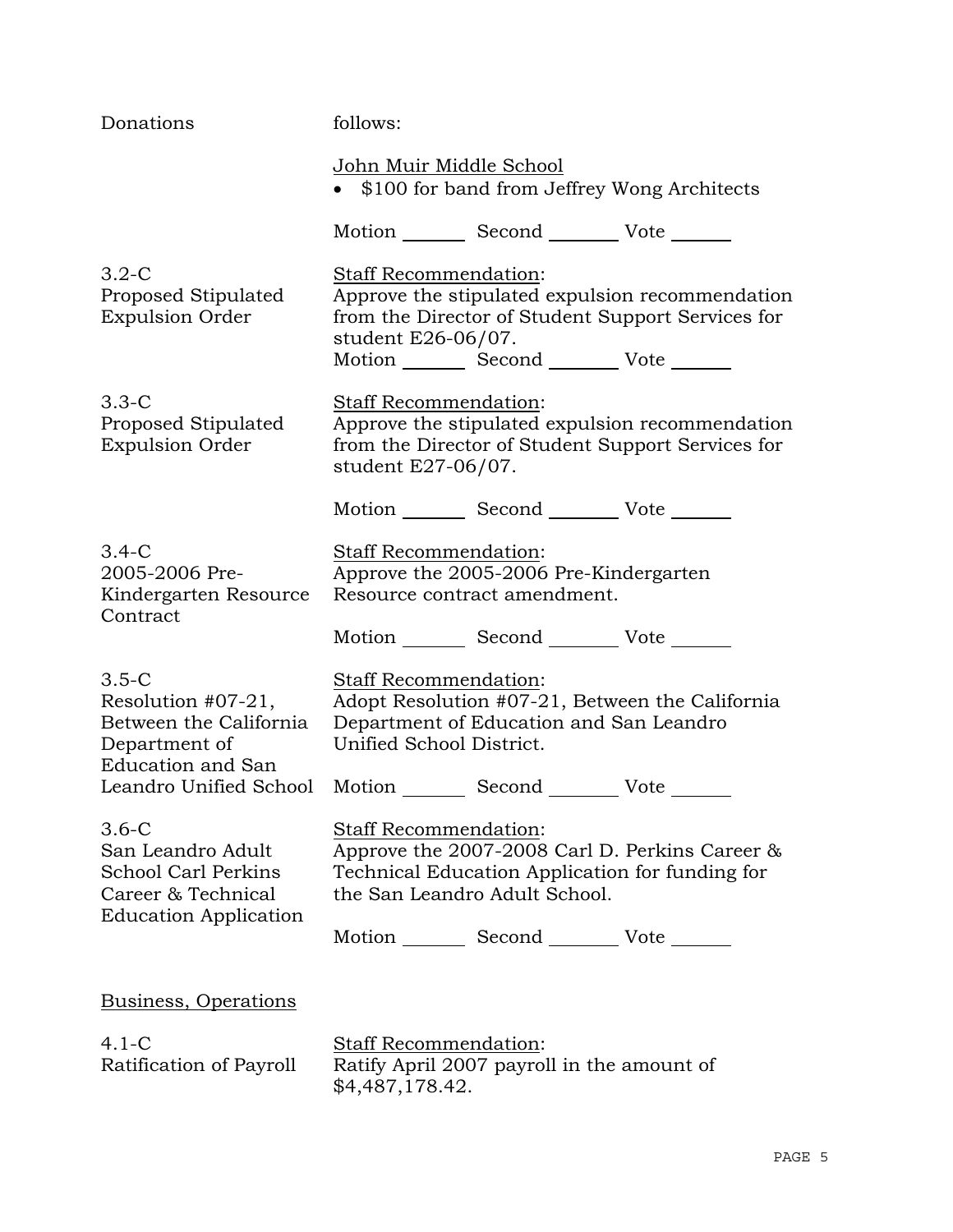|                                                                                                                                                                                     | Motion Second Vote ______                                                                                                                                                                                                       |
|-------------------------------------------------------------------------------------------------------------------------------------------------------------------------------------|---------------------------------------------------------------------------------------------------------------------------------------------------------------------------------------------------------------------------------|
| $4.2-C$<br>Approval of Bill<br>Warrants                                                                                                                                             | <b>Staff Recommendation:</b><br>Approve Bill Warrants #88491762-88496761 in<br>the amount of \$30,789,066.27.                                                                                                                   |
|                                                                                                                                                                                     | Motion _________ Second __________ Vote _______                                                                                                                                                                                 |
| $4.3-C$<br>Intra-Budget Transfers                                                                                                                                                   | Staff Recommendation:<br>Approve the request for Intra-Budget Transfers for<br>March and April 2007.                                                                                                                            |
|                                                                                                                                                                                     | Motion _________ Second __________ Vote _______                                                                                                                                                                                 |
| $4.4-C$<br>Resolution #07-20 to<br>Declare Certain<br>Equipment Surplus<br>and/or Obsolete.                                                                                         | Staff Recommendation:<br>Adopt Resolution #07-20 to declare certain<br>equipment surplus and/or obsolete due to the age<br>and condition of the designated equipment.                                                           |
|                                                                                                                                                                                     | Motion _________ Second __________ Vote _______                                                                                                                                                                                 |
| Facilities and Construction                                                                                                                                                         |                                                                                                                                                                                                                                 |
| $5.1 - C$<br><b>Construction Services</b><br>Contract for<br>Miscellaneous<br>Renovations of the<br><b>Instructional Materials</b><br>Center at Madison<br><b>Elementary School</b> | Staff Recommendation:<br>Approve the construction services contract with<br>Coulter Construction for miscellaneous<br>renovations for the Instructional Materials Center<br>at Madison Elementary School.<br>Motion Second Vote |

# **ACTION**

# Human Resources

2.1-A 2007-2008 Traditional Year and Year Round

Staff Recommendation: Approve the proposed traditional year and year round education student calendar for 2007-2008